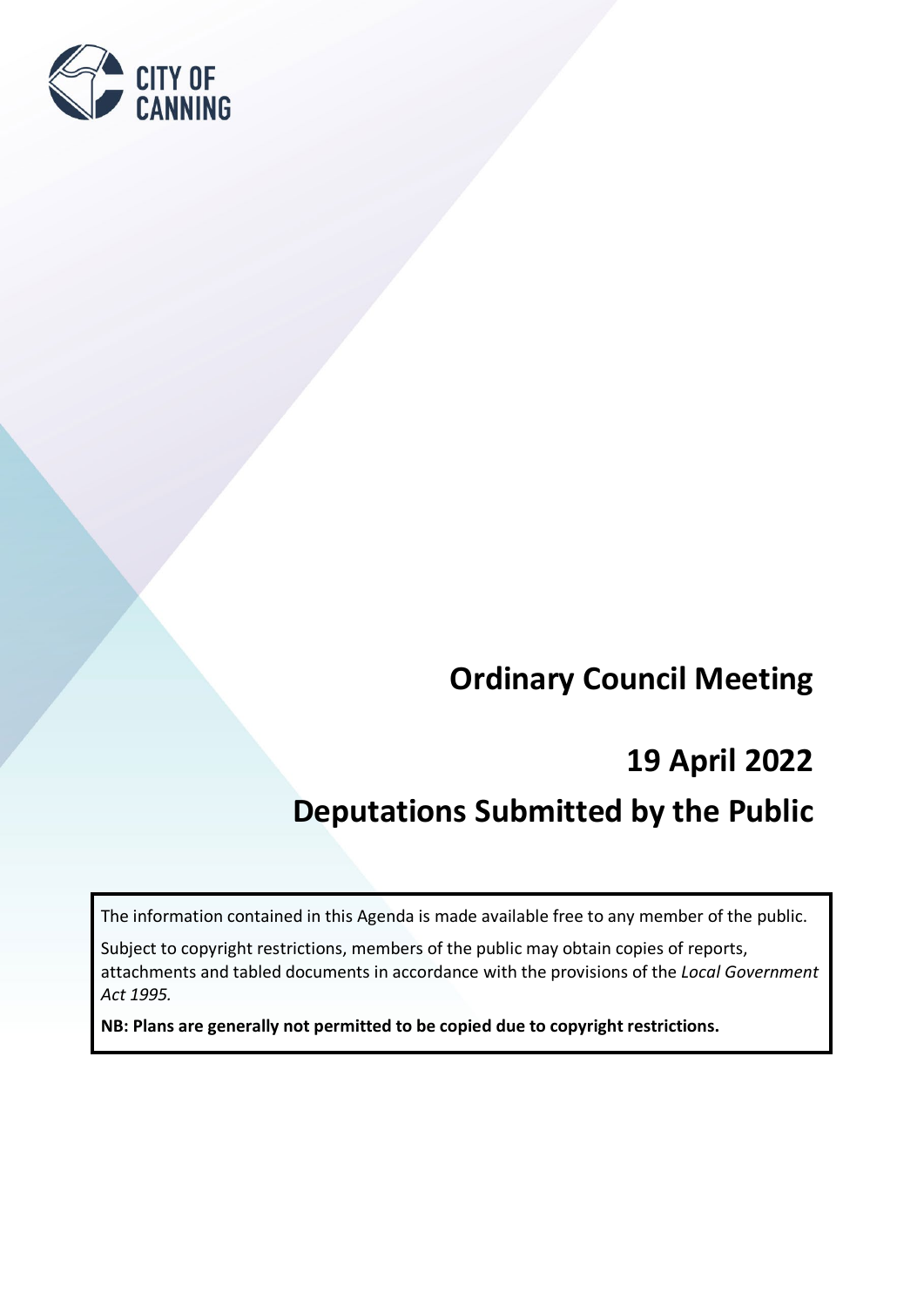## **TABLE OF CONTENTS**

| <b>ITEM</b> |     | <b>SUBJECT</b>                                               | <b>PAGE NO</b> |
|-------------|-----|--------------------------------------------------------------|----------------|
|             |     |                                                              |                |
|             | 1.1 | Burgess Design Group on behalf of Richard Noble and Company1 |                |

Page ii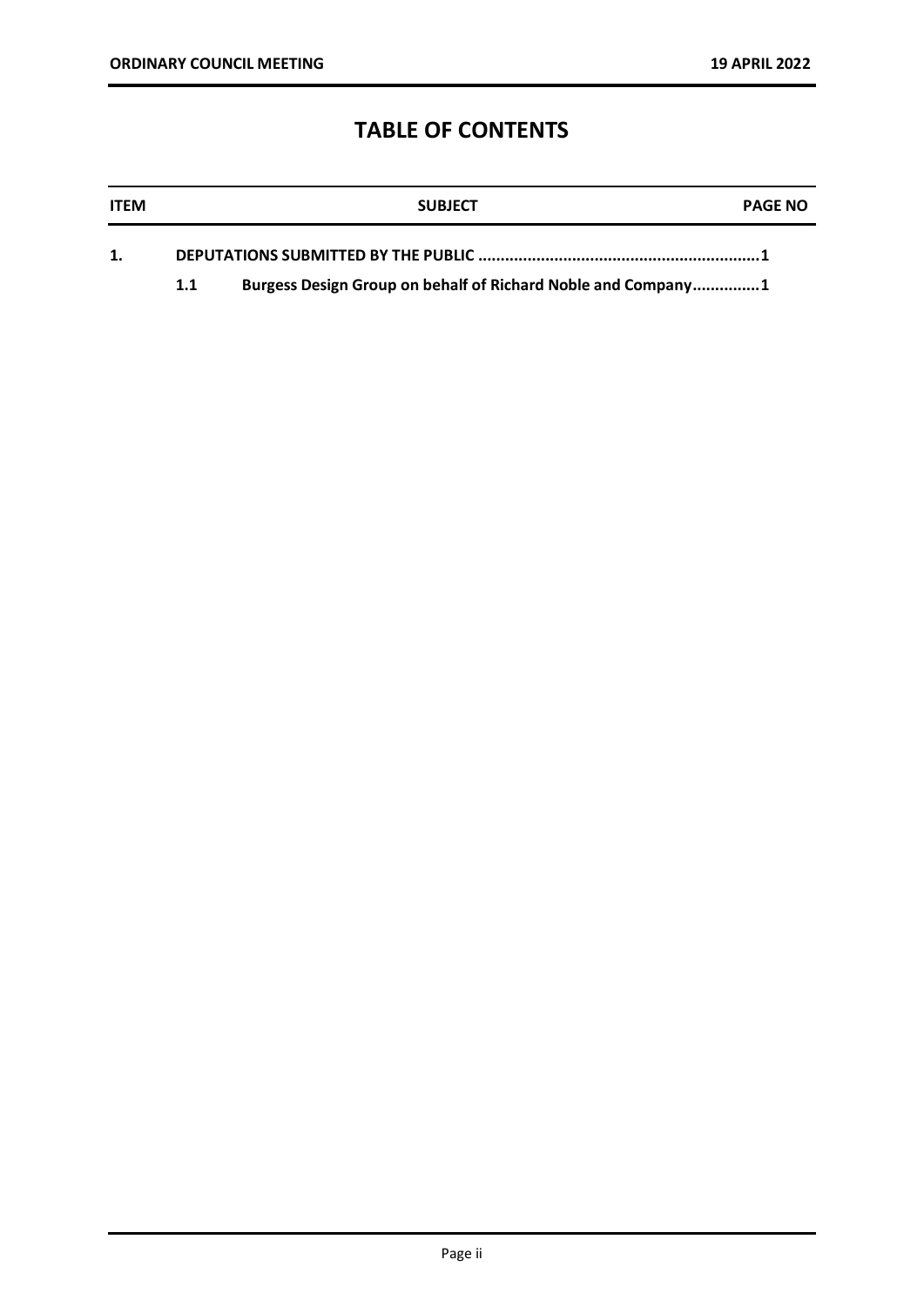### <span id="page-2-0"></span>**1. DEPUTATIONS SUBMITTED BY THE PUBLIC**

<span id="page-2-1"></span>A Deputation was submitted to the Ordinary Council Meeting by the following member of the public.

### **1.1 Burgess Design Group on behalf of Richard Noble and Company**

**Item: CD-010-22 Local Planning Scheme No. 42 Scheme Amendment No. 5 and Local Structure Plan for Lot 4 Fern Road and Lots 100 and 102 Castledare Place, Wilson - Outcomes of Advertising**

### **General Comments**

We appreciate the report and positive recommendations of the Officers of the City of Canning (City) regarding the Local Scheme Amendment (Amendment) and Local Structure Plan (LSP) pertaining to the above-mentioned land.

Elected Members will be aware that these documents are the culmination of a long history of discussion with the City, the Western Australian Planning Commission, and the Christian Brothers of Western Australia. These documents will assist in finalising the ceding of 12 hectares of privately held land to the Crown as Parks and Recreation Reserve. It should be clearly noted that the Brothers are gifting this land to the State and foregoing millions of dollars in potential compensation that the State would be required to pay to acquire this privately owned land.

The Brothers have always maintained their local contribution to the wider community by permitting unfettered access to this land. This public access and further use by the Castledare Miniature Railway ultimately cost the Brothers over \$1,200,000 in remediation costs due to the introduction of asbestos on the site.

Whilst we appreciate the Officers positive recommendations for the Scheme Amendment and Structure Plan we are somewhat disappointed by a number of the recommended modifications that require further documents to be prepared at the Brothers expense or require additional embellishment to be undertaken to the gifted land. Any further imposition of costs not only means that the Brothers (who have currently chosen to forego significant compensation for the land) would then have to further pay for the privilege of gifting the land to the people of Western Australia.

Whilst we accept that the handing over of the land has been part of a long standing agreement that allows the partial redevelopment of some of the remaining land in the Brothers ownership (although we reiterate that has come at significant cost for rehabilitation and years of planning processes) we consider that the requirement for further planning and embellishment of the Reserved foreshore land should be at the expense of the WAPC/ Government of Western Australia given the windfall they are receiving for not paying for 12 hectares of privately owned land.

### **Scheme Amendment/Structure Plan**

It is highlighted that these documents only relate to the land associated with the future development of residential properties, as shown in the Amendment maps and LSP. The LSP facilitates the development of 44 residential lots split into two different cells of 20 and 24 lots.

We have considered the public submissions and provide the following general comments for Council regarding the three main items identified:

• Traffic: The development will result in a small (less than 1%) increase in the overall traffic volumes on the surrounding road system. Therefore, as per the Traffic Engineering report and the design of the existing road network (traffic volumes), the LSP does not generate the need for modifications to the existing road infrastructure. The development has been designed to generally split the traffic into two distinct directions to minimise the traffic volumes on the existing road system.